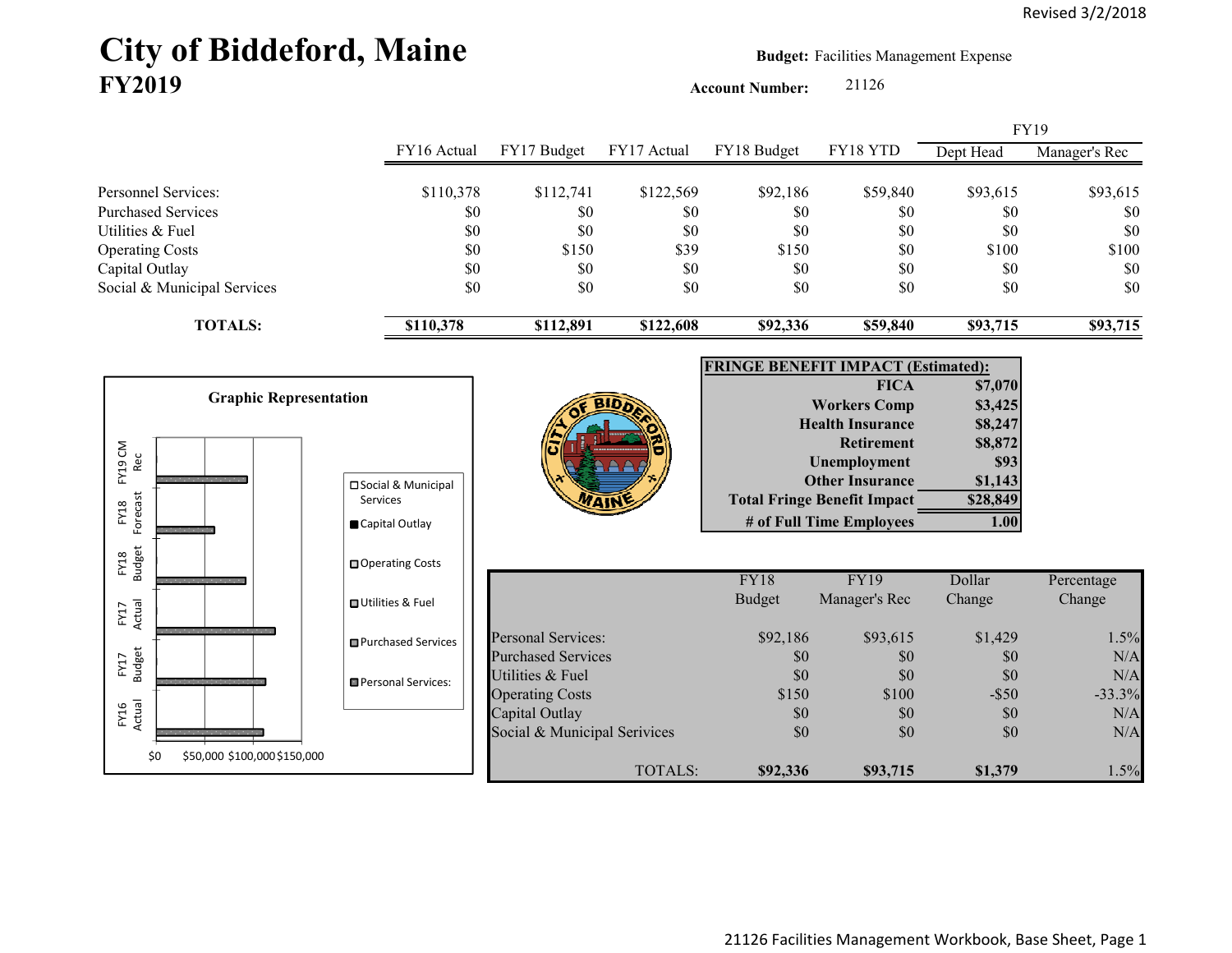#### Personnel Services

| Account |                                   | FY16      | <b>FY17</b> | FY17        | <b>FY18</b> | <b>FY18</b>  | FY19        |           |
|---------|-----------------------------------|-----------|-------------|-------------|-------------|--------------|-------------|-----------|
| Number  | Description                       | Actual    | Budget      | Actual      | Budget      | YTD 02/28/18 | Dept Head   | Mgr's Rec |
|         |                                   |           |             |             |             |              |             |           |
|         | 60101 Dept Manager Salary Exp     | \$85,424  | \$85,546    | \$88,508    | \$91,336    | \$59,840     | \$92,415    | \$92,415  |
|         | 60201 FICA/Medicare-ER Share Exp  | \$6,373   | \$6,544     | \$6,268     | \$0         | \$0          | \$0         | \$0       |
|         | 60202 MPERS-Employer Share Exp    | \$7,613   | \$8,127     | \$8,410     | \$0         | \$0          | \$0         | \$0       |
|         | 60210 HPHC Ins Employer Share Ex  | \$10,644  | \$10,556    | \$17,576    | \$0         | \$0          | \$0         | \$0       |
|         | 60212 S-T Disability ER Share Exp | \$27      | \$30        | \$28        | \$0         | \$0          | \$0         | \$0       |
|         | 60213 L-T Disability ER Share Exp | \$223     | \$308       | \$260       | \$0         | \$0          | \$0         | \$0       |
|         | 60216 Delta Dental ER Share       | \$0       | \$0         | \$0         | \$0         | \$0          | \$0         | \$0       |
|         | 60217 RHSA Plan ER Share          | \$0       | \$780       | \$663       | \$0         | \$0          | \$0         | \$0       |
|         | 60252 Travel/Mileage Expense      | \$75      | \$850       | \$856       | \$850       | \$0          | \$1,200     | \$1,200   |
| Totals  |                                   | \$110,378 | \$112,741   | \$122,569   | \$92,186    | \$59,840     | \$93,615    | \$93,615  |
|         | <b>Other Operating Costs</b>      |           |             |             |             |              |             |           |
| Account |                                   | FY16      | <b>FY17</b> | <b>FY17</b> | <b>FY18</b> | <b>FY18</b>  | <b>FY19</b> |           |
| Number  | Description                       | Actual    | Budget      | Actual      | Budget      | YTD 02/28/18 | Dept Head   | Mgr's Rec |
|         |                                   |           |             |             |             |              |             |           |
|         | 60500 Admin/Office Supp/Eqt Non-C | (\$77)    | \$150       | \$39        | \$150       | \$0          | \$100       | \$100     |
|         | 60501 Operating Supp/Eqt Non-Cap  | \$77      | \$0         | \$0         | \$0         | \$0          | \$0         | \$0       |
| Totals  |                                   | \$0       | \$150       | \$39        | \$150       | \$0          | \$100       | \$100     |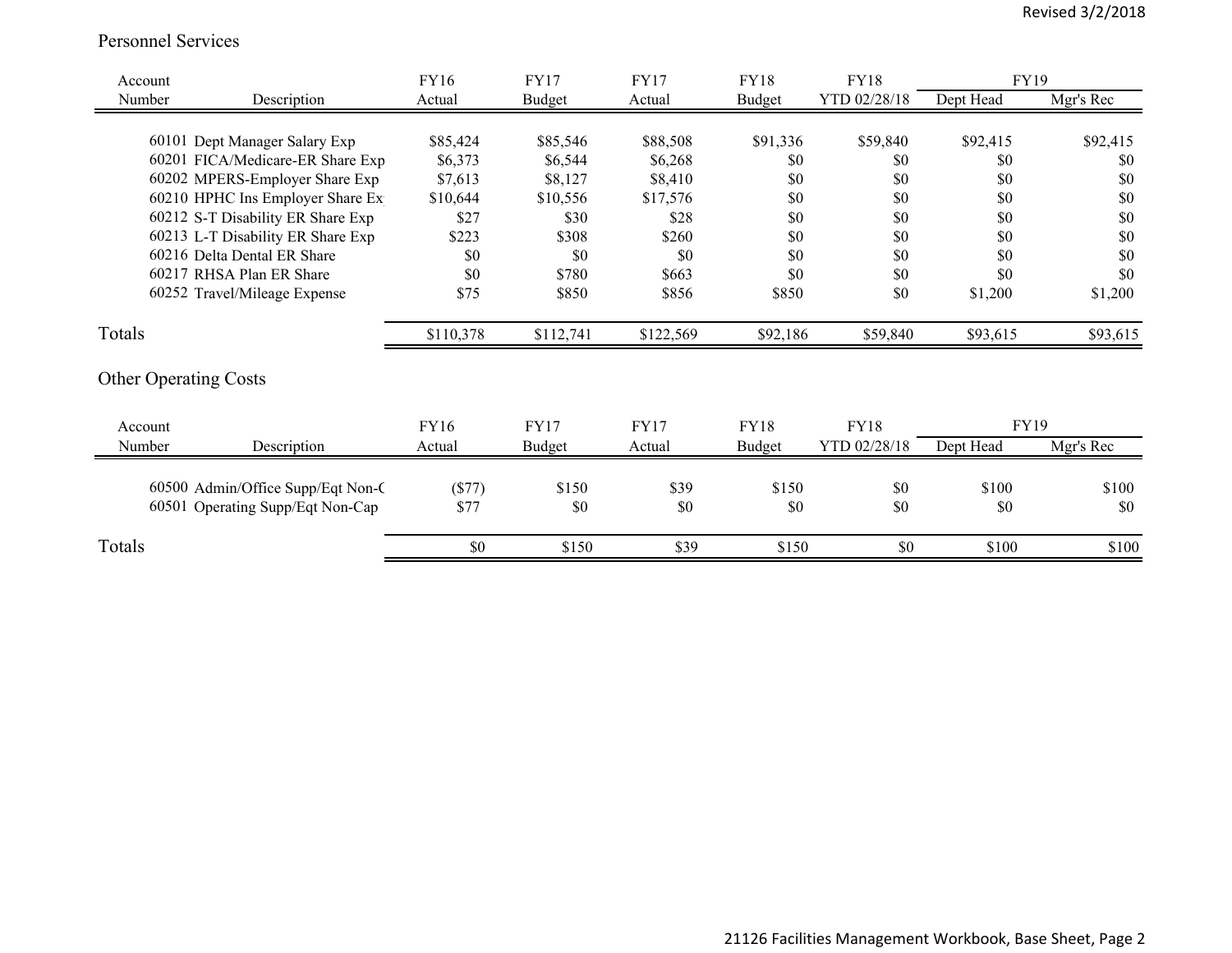#### DEPARTMENT PERSONAL SERVICES BUDGET WORKSHEET Fiscal Year 2019 BUDGET

| DEPARTMENT:                     | 21126 |            | <b>Facilities Management Expense</b> |                  |                     |                |                  |
|---------------------------------|-------|------------|--------------------------------------|------------------|---------------------|----------------|------------------|
|                                 |       |            |                                      |                  |                     |                |                  |
|                                 |       |            | <b>YEAREND</b>                       |                  |                     |                |                  |
|                                 |       |            | <b>ANNUALIZED</b>                    |                  | <b>CITY MANAGER</b> | <b>COUNCIL</b> |                  |
| <b>CLASSIFICATION</b>           | EMP#  | <b>FTE</b> | TOTAL                                | <b>REQUESTED</b> | RECOMMEND.          | APPROP.        | <b>LAST NAME</b> |
| <b>FACILITIES MANAGER</b>       | 10212 | .00        | 92,060.80                            | 92.414.88        | 92,414.88           |                | <b>RADDING</b>   |
|                                 |       |            |                                      |                  |                     |                |                  |
| <b>TOTAL BUDGETED POSITIONS</b> |       | 1.00       | 92,060.80                            | 92,414.88        | 92,414.88           |                |                  |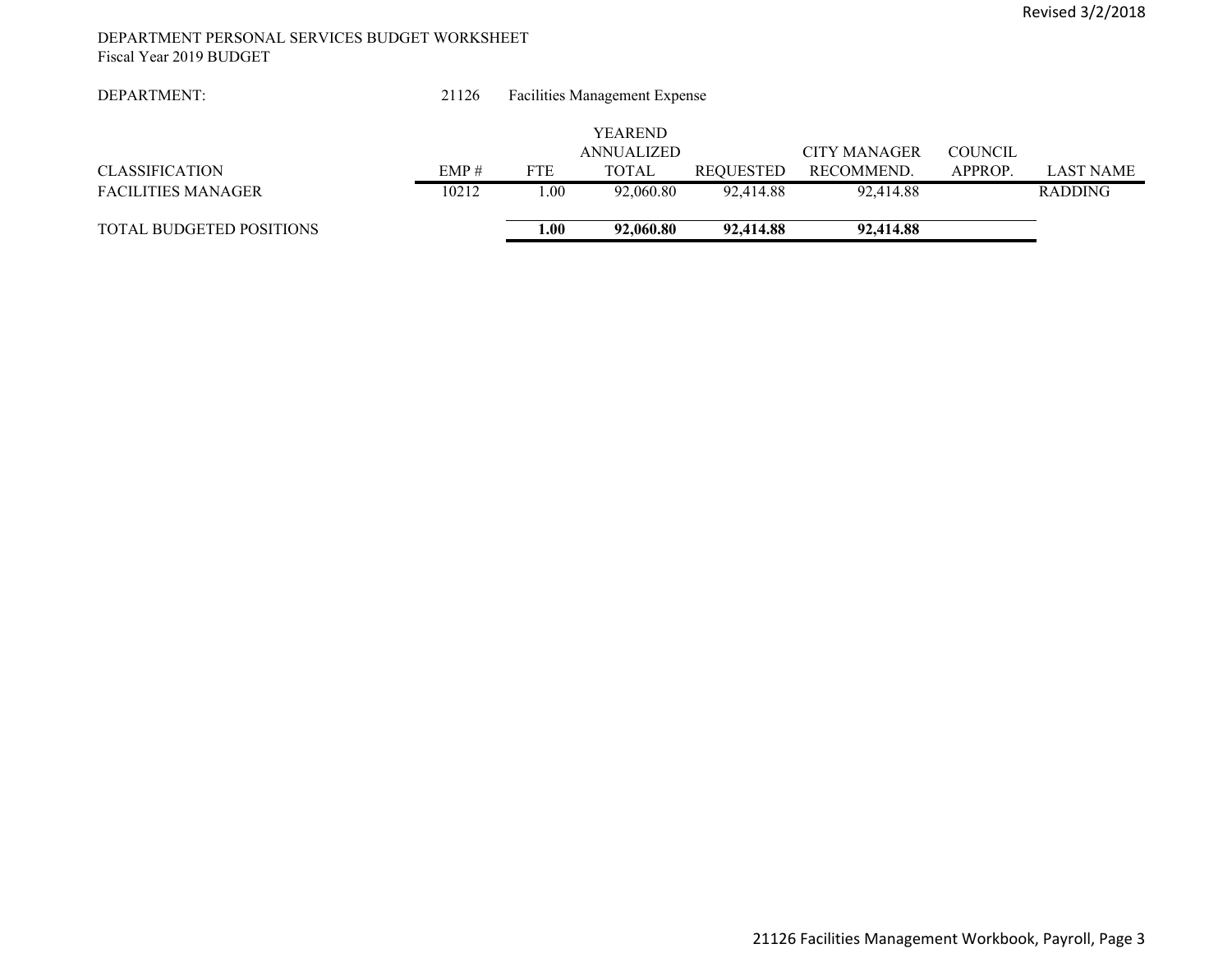

## **Fiscal Year 2019 Budget Request**

March 2, 2018 **Department:** Facilities Management Expense

Account Title: Dept Manager Salary Exp

Department Number: 21126 21126 Account Number: 60101

| FY2016      | FY 2017       | FY 2017     | FY 2018       | FY 2018       |
|-------------|---------------|-------------|---------------|---------------|
| Actual      | <b>Budget</b> | Actual      | <b>Budget</b> | Est. Expended |
|             |               |             |               |               |
| \$85,423.79 | \$85,546.00   | \$88,507.84 | \$91,336.00   | \$92,060.80   |

| FY-2019       | Department  | City Mgr       | Council | Increase   |
|---------------|-------------|----------------|---------|------------|
|               | Reauest     | Recommendation | Action  | (Decrease) |
| <b>Budget</b> | \$92,414.88 | \$92,414.88    |         | \$1,078.88 |

**Support for Budget Request:** Provide justification for the budget request using as much detail as possible

 to support it. Examples of acceptable support include unit costs, quantity estimates, price quotes, etc. Requests based solely on a percentage increase above the previous budget will not be accepted. Use additional sheets if necessary.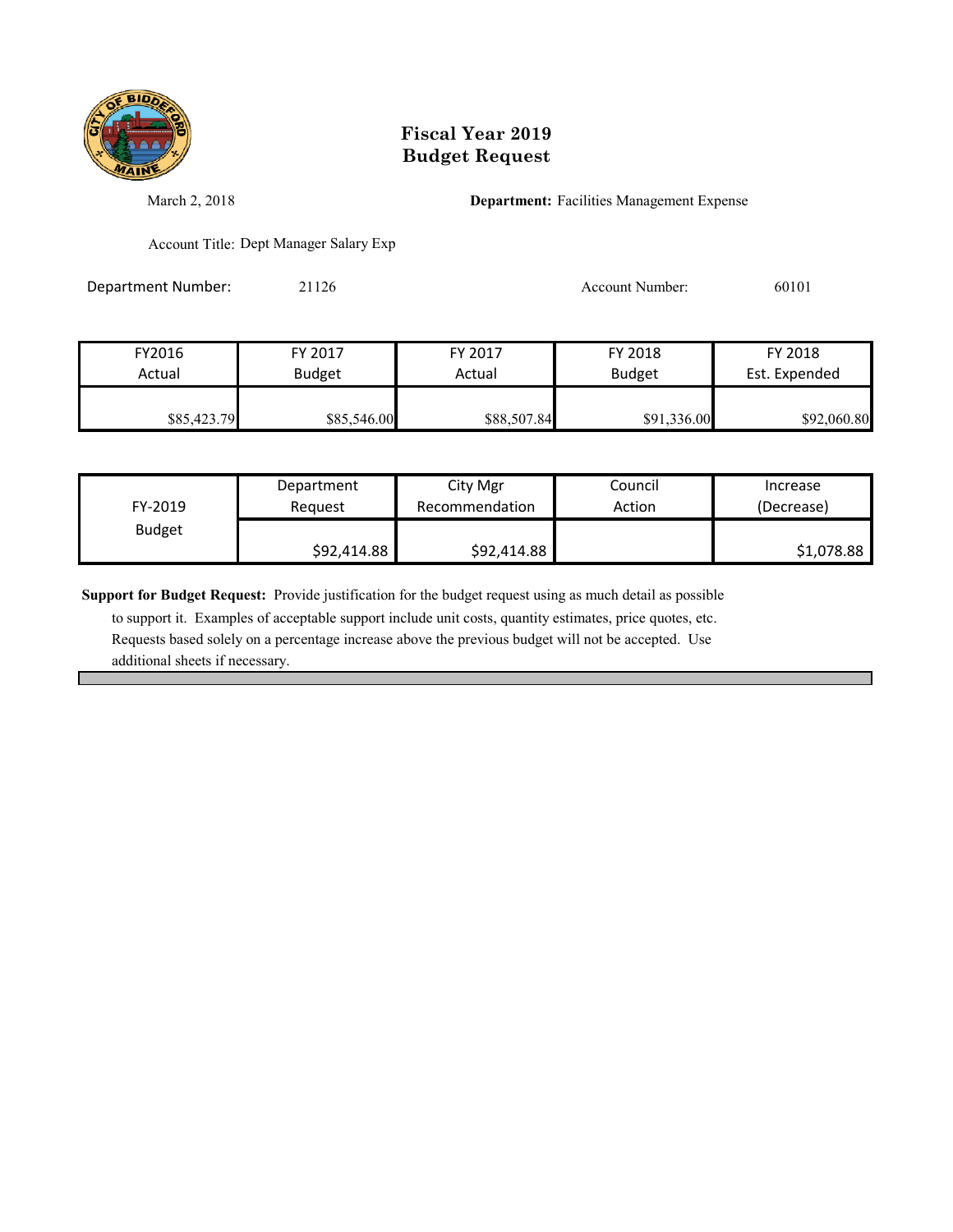

### **Fiscal Year 2019 Budget Request**

March 2, 2018 **Department:** Facilities Management Expense

Account Title: Travel/Mileage Expense

Department Number: 21126 21126 Account Number: 60252

| FY2016  | FY 2017       | FY 2017  | FY 2018       | FY 2018       |
|---------|---------------|----------|---------------|---------------|
| Actual  | <b>Budget</b> | Actual   | <b>Budget</b> | Est. Expended |
|         |               |          |               |               |
| \$74.79 | \$850.00      | \$855.87 | \$850.00      | \$850.00      |

|               | Department | City Mgr       | Council | Increase   |
|---------------|------------|----------------|---------|------------|
| FY-2019       | Reauest    | Recommendation | Action  | (Decrease) |
| <b>Budget</b> |            |                |         |            |
|               | \$1,200.00 | \$1,200.00     |         | \$350.00   |

**Support for Budget Request:** Provide justification for the budget request using as much detail as possible

 to support it. Examples of acceptable support include unit costs, quantity estimates, price quotes, etc. Requests based solely on a percentage increase above the previous budget will not be accepted. Use additional sheets if necessary.

Use of vehicle has gone up in the past several years and amount of money budgeted has not been enough.